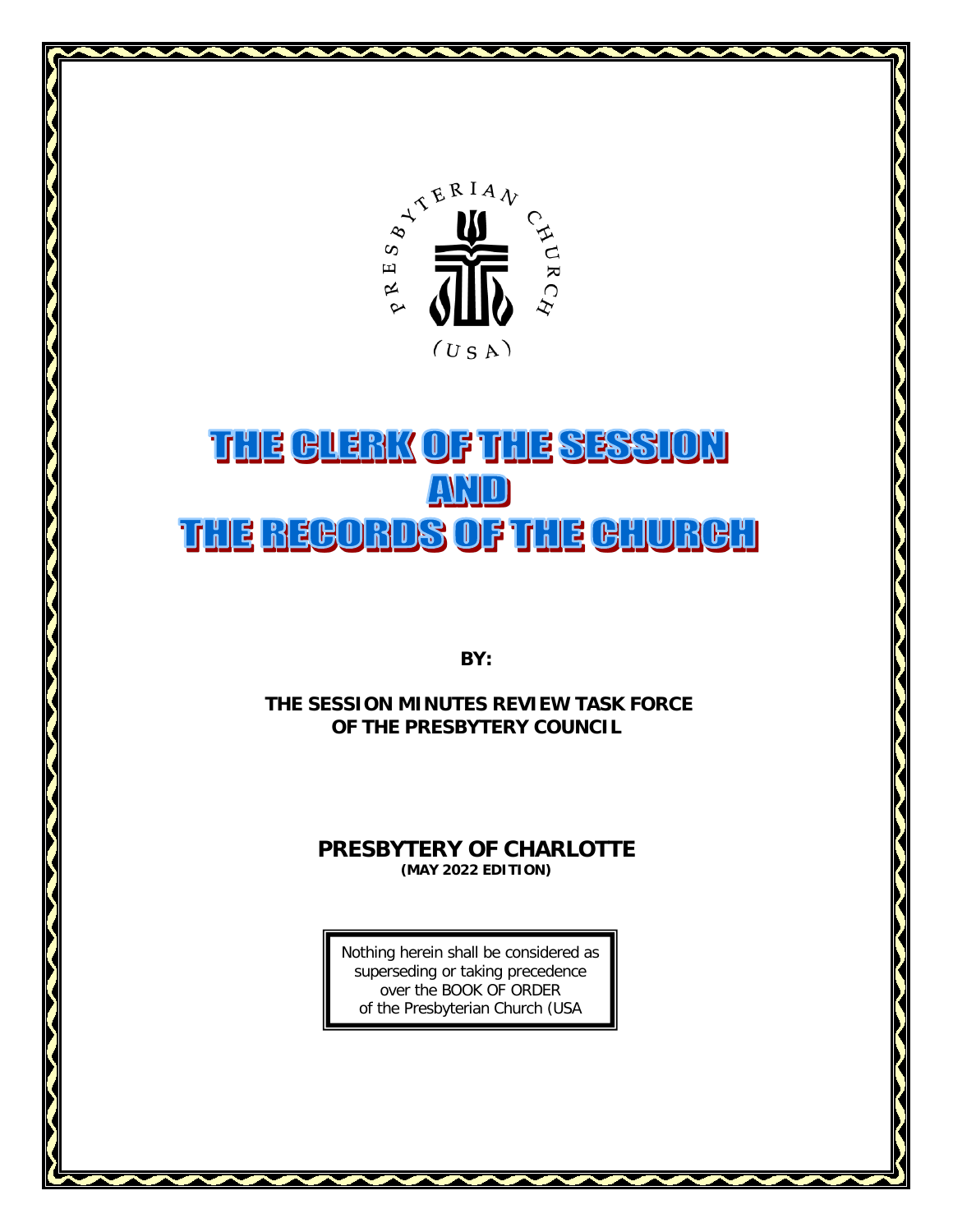# **RULES FOR SESSION RECORDS PRESBYTERY OFCHARLOTTE, PRESBYTERIAN CHURCH (U.S.A.) May 2022 Edition, replacing all earlier editions**

#### **I. SCOPE OF THESE RULES**

The focus of these rules for session records is on permanent official records, not on the full range of responsibilities of sessions and their clerks; refer to the *Book of Order* for those. It will be helpful to use the questionnaire for records to be examined as a checklist for compliance.

Various helpful but nonofficial systems such as those used with index cards and computers are beyond the scope of these rules. This is a manual of record requirements and not of office procedures. The denominational book that serves more as a comprehensive handbook is *Companion to the Constitution: Polity for the Local Church* by Frank A. Beattie (Louisville: Geneva Press) which may be purchased from Cokesbury Bookstores.

The documents on which these rules are based are the *Book of Order* and *Robert's Rules of Order Newly Revised.* 

#### *A. BOOK OF ORDER*

The actions of the session, the governing body of the church, are of great importance, so its records should be accurate and complete. The *Book of Order,* part of the constitution of the church, specifies certain records that are to be kept.

The clerk of session, not the pastor, has primary responsibility for seeing that all records required by the *Book of Order* are properly kept in the fashion required by these rules of the presbytery, with or without assistance from the church staff.

The presbytery is required by the *Book of Order* to review the session's records at least once a year (G-3.0107 and G-3.0108). The manner of review is specified in G-3.0108a:

In reviewing the proceedings the presbytery] shall determine, either from the records of those proceedings or from any other information as may come to its attention, whether:

- (1) The proceedings have been correctly recorded;
- (2) The proceedings have been regular and in accordance with the *Constitution*;
- (3) The proceedings have been prudent and equitable;
- (4) The proceedings have been faithful to the mission of the whole church;
- (5) The lawful injunctions of a higher governing body have been obeyed.

The *Book of Order* has four parts which are designated by the capital letters in parentheses: The Foundations of Presbyterian Polity (F) Form of Government (G), Directory for Worship (W), and Rules of Discipline (D). By reference (G-3.0105) the *Book of Order* elevates the most recent edition of *Robert's Rules of Order,* to constitutional status for meetings of governing bodies, commissions, and committees except in those cases where this Constitution provides otherwise. The procedures and records of the session should be in accord with these books.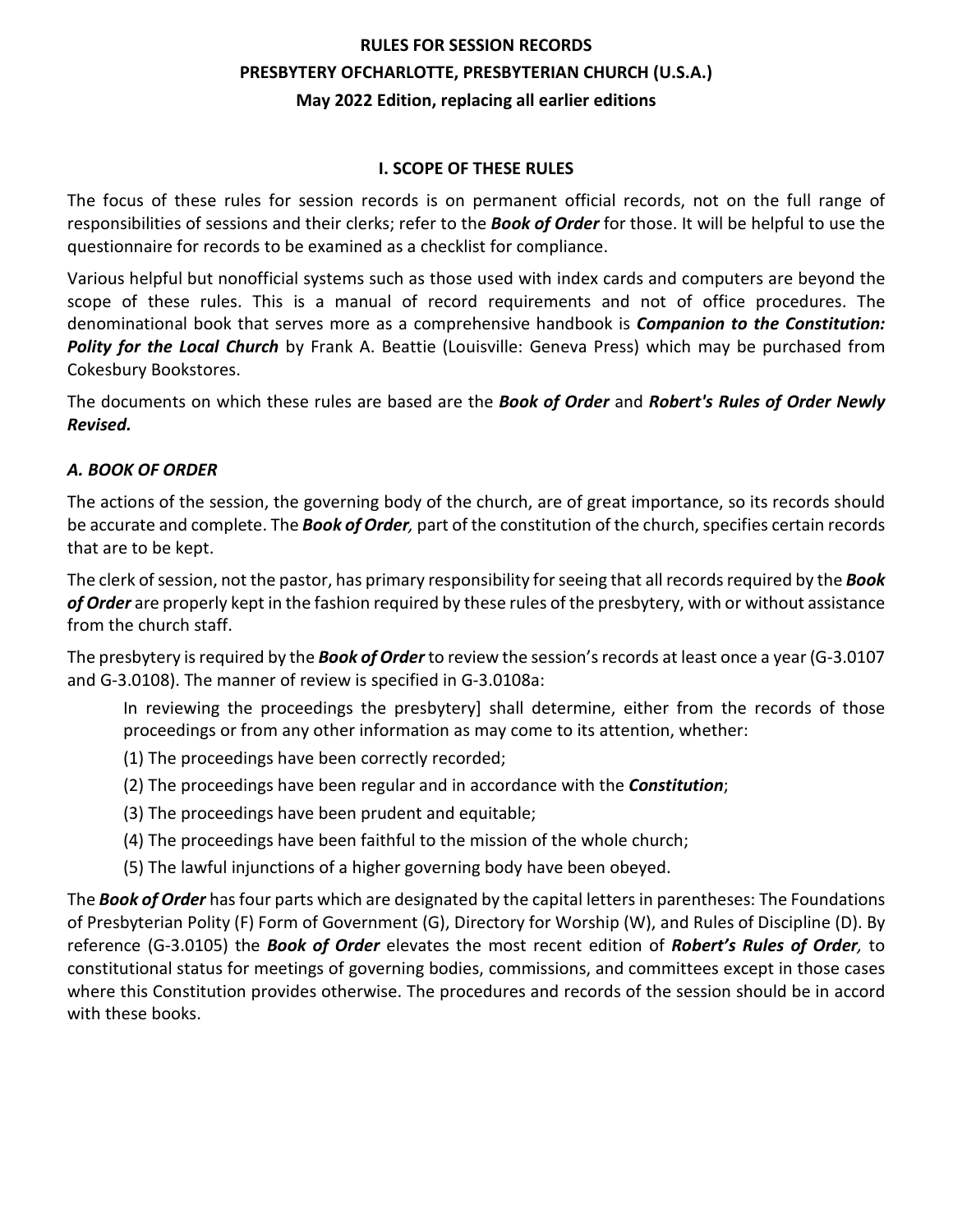## *B. ROBERT'S RULES*

The most recent edition at the time of writing these rules is the 12th edition of *Robert's Rules of Order Newly Revised* (Scott, Foresman and Company). "Newly Revised" was added to the title of the official series of Robert's Rules beginning with the 7th edition in 1970, and all copies without "Newly Revised" are seriously out of date. Section 47, Minutes and Reports of Officers, contains an excellent 8-page discussion of minutes that should be followed whenever it is not superseded by the *Book of Order* or the presbytery's rules.

## **II. IMPORTANCE OF ACCURATE MINUTES, ROLLS, AND REGISTERS**

Records are needed for historical purposes, especially for researching the background of church policies, for writing church histories, and for researching family trees.

As working documents, minutes record not only history but also approved plans, responsibilities, and schedules that clarify who is supposed to do what and when, so it is helpful for them to be completed and distributed to members of the session and the staff quickly after meetings.

As legal documents, minutes, rolls, and registers attest to actions taken by the session; they are extremely important. If anything is appealed to the presbytery or if action is taken in civil court. Reference to minutes as legal documents is needed every year in some churches of every presbytery.

Rolls and registers record who is in the various categories of membership and record such events as baptisms, marriages, deaths, and ordinations. It happens rarely that records of births and marriages are accidentally not submitted to the government or that the government records are damaged or lost. In which case church rolls and registers provide legally acceptable verification useful for obtaining passports, social security benefits, etc.

# **IV. OWNERSHIP AND PRESERVATION OF SESSION RECORDS**

Minutes and other official records of the session, which shall include minutes of congregational meetings and records of the board of deacons and the board of trustees of the particular church, are the property of the session, and the clerk shall be responsible for their preservation. They shall be available to the presbytery upon request and may be stored with the denomination's historical agency. G-3.0107

It is the responsibility of the clerk of session to make recommendations to the session for the permanent safekeeping of its records with the Department of History or a seminary of the Presbyterian Church (U.S.A.). Microfilming should also be considered. G-3.0107.

### **V. SESSION AND CONGREGATION MINUTES** *A. GENERAL PROVISIONS*

**1. RECORDS OF ACTIONS.** Session minutes are records of all the actions of the session; meaning a record of all decisions whether made by common consent or by actual vote. If decisions are made by common consent, the clerk must be sure that decisions were actually made rather than merely discussed. If the moderator does not announce a decision, the clerk should ask for an announcement before the session takes up the next subject.

Since session minutes are records of deliberate actions taken, they are not records of what people say in debate. Only what the session adopts, by general consent or by vote, is recorded, and the session does not adopt the debate. It may or may not be desired for discussions to be summarized in some committee minutes, but never in session minutes. A summary is a listing of what is most important in the opinion of the clerk, expressed in the thought patterns and words of the clerk.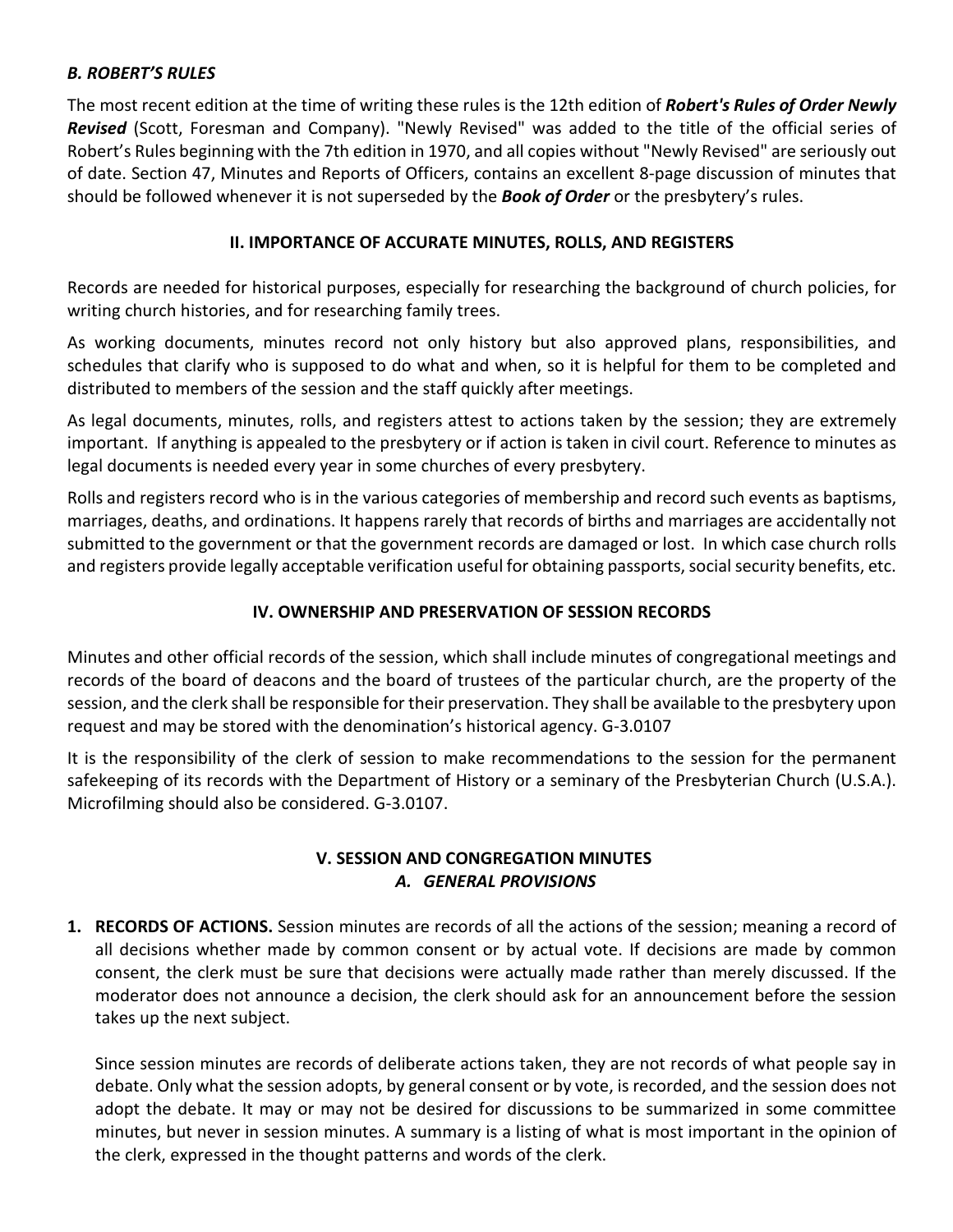There is no place in the minutes for the opinions of the clerk, since the session does not adopt his or her opinions. Even adverbs expressing opinion such as the session voted *enthusiastically* are out of place unless they were adopted by the session. *EXAMPLE: The session adopted by common consent a resolution to enthusiastically thank the ladies who prepared the meal.* 

**2. CHECK LIST.** A check list is designed to accompany these rules for clerks to use as they review their own minutes. A copy is to be completed and signed by the clerk to accompany whatever minutes, rolls, and registers are submitted to the presbytery for its review.

Examples of some points are given below as suggestions, but there are other satisfactory styles of presenting the same information. Whatever style the clerk uses, the information described is required and clarity of language and style is important.

**3. SUITABLE BOOKS.** Minutes, roles, and registers should be printed on or photocopied onto acid-free paper and kept in suitable binders. Special loose-leaf books are available from the Presbyterian Publishing House and Cokesbury Bookstores. They have consecutively pre-numbered pages for minutes to make unauthorized substitution of pages more difficult.

Computers may be used in any way that is helpful in writing minutes and keeping roles and registers, but the only official records are the paper copies kept as just described, which may be printouts of the computer record.

- **4. TITLE.** The full name and location of the church with the date of the first minutes contained in the book is required on the cover, title page, or top of the first page. When the book is filled, the date of the last minutes should be added. The name of the location of the church does require a complete address but rather a city or other geographic area sufficient to distinguish the church from others with the same name.
- **5. FIRST SENTENCE.** Each set of minutes is to begin with the name of the organization, the type of meeting, and the time, date, and place of meeting. *EXAMPLES: (1)The session of Knox Presbyterian Church met in regular session [*Or, *at the call of the moderator,* or *as instructed by the presbytery,* etc*.] in the conference room at 7:30 pm on April 2, 2013. (2) Due notice having been given, the congregation of Knox Presbyterian Church met at the call of the session in the sanctuary at 12:10 pm on April 2, 2013.*
- **6. MODERATOR.** The name of the moderator, together with reference to his/her authority to moderate if the moderator is not the pastor, shall be given. The session should vote to approve temporary moderators other than those appointed by the presbytery. *EXAMPLES: (1) Pastor Smith moderated the meeting. (2) Dr. John J. Jones, moderator appointed by the presbytery, presided. (3) Dr. John J. Jones, invited by Pastor Smith to preside in his absence with the concurrence of the session having been voted during the March 2 meeting, called the meeting to order.* G-3.0104; G-1.0504
- **7. QUORUM.** If a quorum is present, the minutes should say so. *EXAMPLES: (1) A quorum being present, Moderator John J. Jones convened the meeting. (2) The clerk informed the moderator that a quorum was present.* G.3.0203

If a quorum is not present, the meeting should still be convened and one or more of the following actions should be taken and recorded in the minutes: (1) Adjourn either absolutely or to a fixed time and place. (2) Recess. (3) Take measures to obtain a quorum. Adjournment should follow alternatives (2) and (3) if no quorum is obtained. No other business can legally be transacted.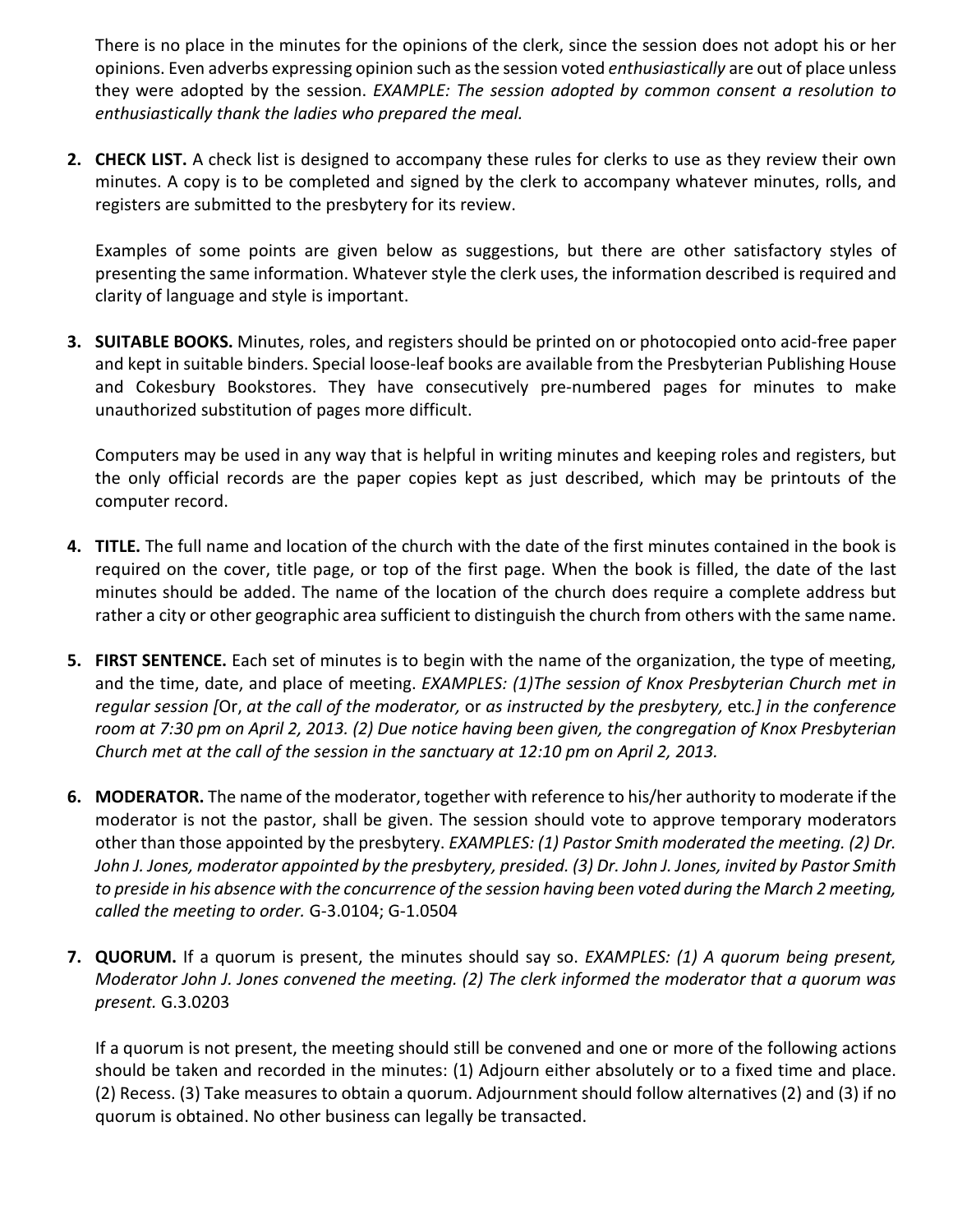If it is deemed necessary, however, the members present transact business at their own risk with the hope that it will be confirmed at a later meeting at which a quorum is present. *EXAMPLE: A quorum not being present, Moderator John J. Jones convened the meeting with prayer and recessed it until after the 11 am worship service on the same date and place.* (See *Robert's Rules,* Section 39)

- **8. ROLL.** The roll for the meeting should have the following sections or paragraphs: (1) Members Present (including all installed pastors), (2) Members Excused, (3) Members Absent (not including those excused), and (4) Others Present. Names should include first names or initials. Suffixes such as Jr. and III should be given if needed to distinguish persons from other members of the congregation. Either paragraph or tabular format may be used. A checklist may be used in compiling the roll, but it is not a substitute for entering the roll into the minutes.
- **9. OPENING WORSHIP OR PRAYER.** Meetings should be opened with prayer and may be opened with worship beyond prayer. EXAMPLES: *(1) A quorum being present, Moderator John Jones opened the meeting with prayer. (2) A quorum being present, Moderator John Jones called the meeting to order. Elder Mary Green led the session in the opening devotional and prayer.* G-3.0105
- **10. APPROVAL OF SESSION MINUTES.** If this is a regular meeting, the minutes of the last regular meeting and all intervening special meetings should be approved, plus minutes of any other meetings that should have been approved before but weren't.

If there are corrections, it is **not** sufficient to record merely, *The minutes of the June 1, 2019, meeting were approved as amended.* **Each correction must be recorded in full.** 

If the corrections change the meaning of the minutes, especially with money, a cross reference should be written in the margin of the corrected minutes referring to the minutes which list the correction. If the correction is short, as in correcting a number, it should also be indicated in the margin of the corrected minutes, with one thin line crossing out the erroneous number but not making it illegible.

- **11. THE BODY OF THE MINUTES.** Include all the reports and other motions of substance acted on. There should be a separate paragraph for each subject. The paragraphs may be arranged in outline style if desired.
- **12. MOTIONS.** The disposition of motions should be recorded, whether approved, approved as amended, disapproved, referred, etc., except that motions that are withdrawn need not be recorded. The final wording should be recorded. Use the words Aas amended@ if it has been amended. **EXAMPLE**: *John Smith presented the report of the Christian Education Committee, and its recommendations were adopted as amended as follows: [Copied in their final form].*

However, if the session temporarily disposes of a motion by postponing action or referring it, the minutes must include all amendments and adhering secondary motions.

If a vote is by ballot or the session orders a count, the number of votes on each side is entered.

The name and subject of a guest speaker can be given but no summary of what he or she says.

- **13. DISSENTS AND PROTESTS.** The minutes must properly record dissents and protests and related actions. G-3.0105
- **14. NAMES.** The names of persons who present committee reports and the names of movers of important motions should be given. Omit the names of people who second motions.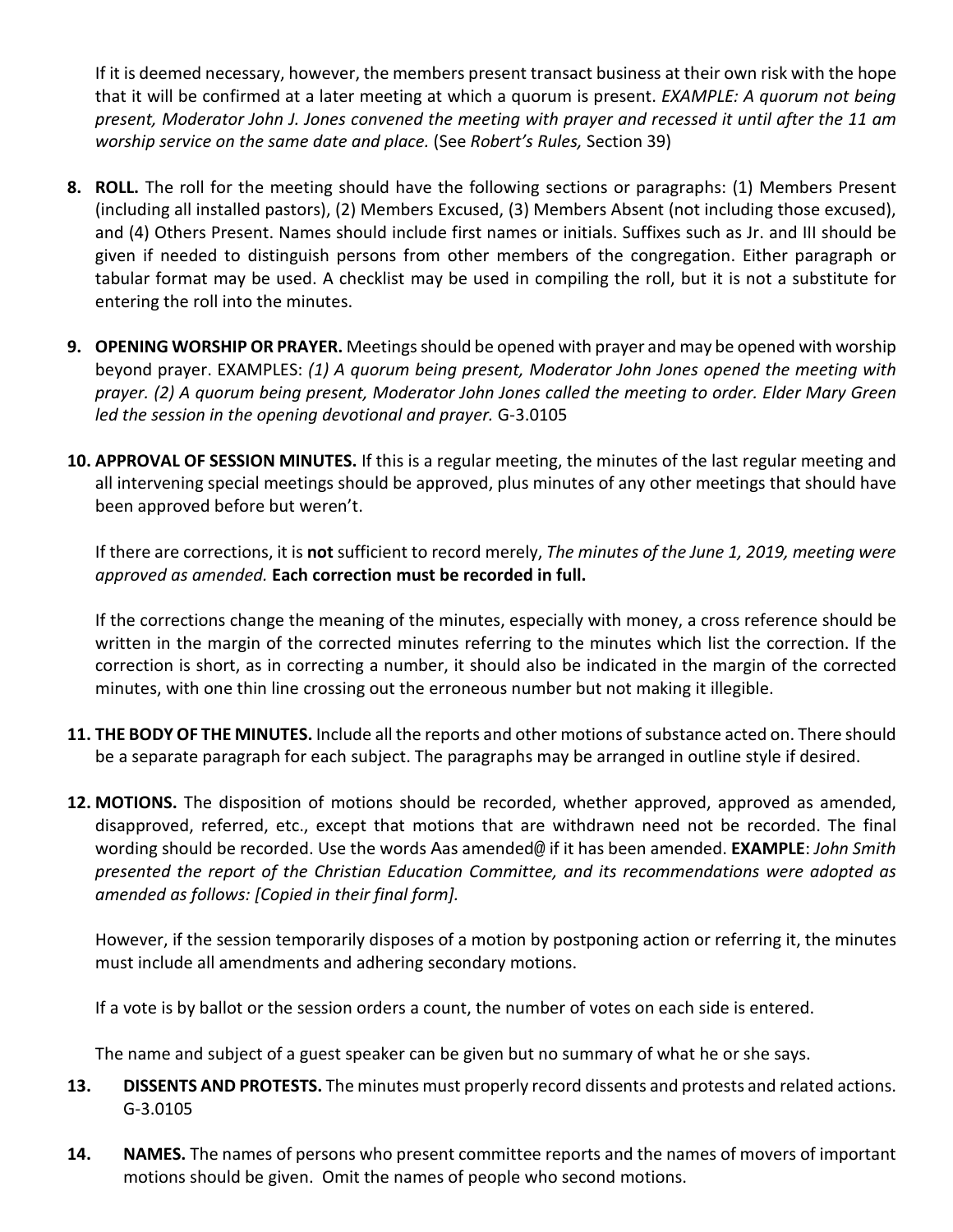**15. CONGREGATIONAL MEETINGS**. Minutes of congregational meetings should be received and copied into the minute book at their proper chronological place. If the congregation does not approve its own minutes before adjournment, the session should approve them at its next regular meeting. The copy in the book should be attested by the moderator **and** the secretary.

When the session calls a congregational meeting, the Session minutes should list the specific items of business to be transacted. At the congregational meeting the specific items of business should be announced before any business is transacted.

The session minutes should record approval of temporary moderators of the congregation other than those appointed by the presbytery. (The congregation elects its own temporary secretaries.)

**16. COMMISSION REPORTS.** A commission of the session shall keep a full record of its proceedings, including its decisions, and transmit them in writing to the clerk of session. The clerk shall report them to the session at the next meeting after receiving them and enter them into the minute book. The decisions are effective when announced by the commission since the commission acts with the full authority of the session in its designated work, so the only actions of the session are to record their receipt and copy them into the book. The copy in the book should be attested by the secretary or chair of the commission.

But if a commission is assigned some of its duties as a committee, the reporting of its committee portion of its work is handled in the manner of any committee report to the session. G-3.0109

# *B. WORSHIP AND THE SACRAMENTS*

- **1. GUEST PREACHERS.** The minutes should record concurrence in invitations for preachers other than the pastor and those sent by presbytery, or, when there is no pastor, the issuance of the invitation. W-2.2007.
- **2. THE LORD'S SUPPER.** The minutes should record approval of communion services and of who will serve the bread and the cup, and also it should record that the sacrament was actually administered. If a schedule of services is approved it will not be necessary to approve each scheduled service separately. W-2.4000 and W-3.6204
- **3.** BAPTISMS. The minutes should record the session's action to approve baptisms, both adult and of infant baptisms, and should record the dates of the actual administration of baptisms after they have taken place. Full names should always be given, the dates of birth, and full names of the parents. (Neither Mrs. Smith nor Mrs. John Smith is the full name of a woman. Record her own first name, maiden name, and married name. Examples: Mrs. John (Alice Jones) Smith or Alice Jones Smith (Mrs. John). W-2.3011 and G-3.0204b

### *C. THE SESSION AND CHURCH MEMBERS*

**1. CONFIRMING AND COMMISSIONING.** The minutes should record the confirming and commissioning of persons baptized in infancy when they make profession of faith. Note: They are not joining the church, since they are already members of the church on its Roll of Baptized Members. They are being confirmed or commissioned and transferred to the Roll of Active Members. W-4.2003.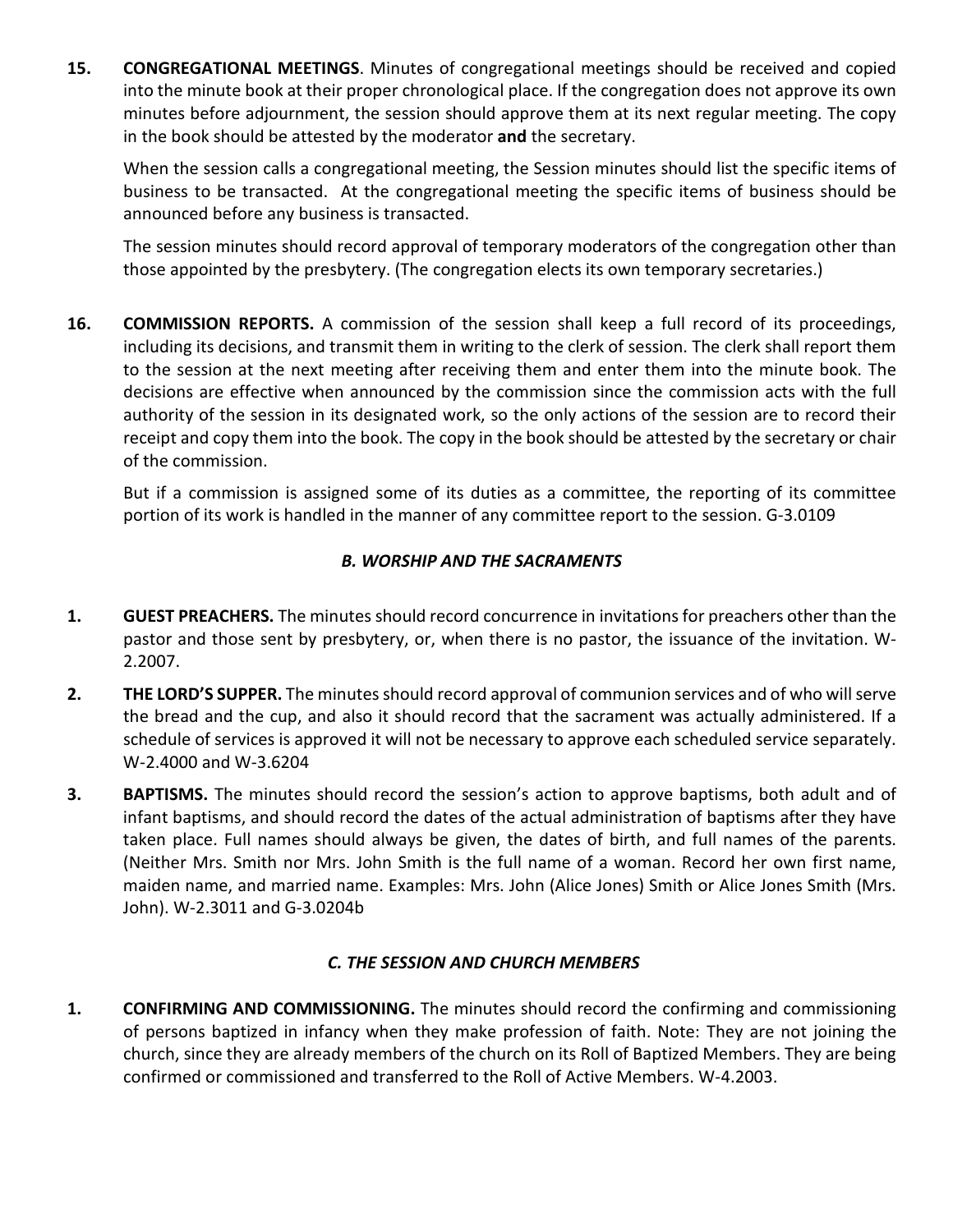- **2. RECEPTION OF MEMBERS.** The minutes should give full names of members received, indicate whether they were received by profession of faith, reaffirmation of faith, or transfer from another church. If by profession of faith, the minutes should state either that they were previously baptized or list the baptismal arrangements. If by transfer, the name and location of the other church should be listed. The minutes should record the names of baptized children received with their families, and the relevant data should be entered on the Roll of Baptized Members. G-1.0303
- **3. TRANSFER OF MEMBERS OUT.** When members are transferred to other churches the minutes should record the full names of the persons and of the baptized children who are transferred with their parents and the name and location of the churches to which they are transferred. G-3.0204 When a member of the church is ordained as a teaching elder, the minutes should record the transfer to the roll of the relevant presbytery.
- **4. DELETION OF NAMES FROM ROLLS.** The Session may delete names from the roll of when persons request that their membership be terminated, join another church without a regular transfer, or renounce the jurisdiction of the church. Their full names and the reasons for the deletions should be given. Session may delete the name of a member who has moved away or ceased active participation in the work and worship of the congregation for a period of two years. The Session shall seek to restore members to active participation and shall provide written notice before deletion. G-3.0204a
- **5. DEATHS.** When members die the minutes should record their full names and dates of death, delete their names from the rolls, and add their names to the Register of Deaths. G-3.0204b
- **6. AFFILIATE MEMBERS.** Actions regarding affiliate members and the applicable dates and church's names and locations should be recorded. G-3.0204a
- **7. ROLLS, REGISTERS, AND MINUTES** All rolls and registers listed in G-3.0204 belong to and are under the jurisdiction of the session, so there should be an action of the session recorded in the minutes corresponding to every entry in the rolls and registers. However, the registers may include details not necessary for the minutes. Example: Witnesses to a wedding need not be named in the minutes, but the fact of the wedding with date, place, and full names of those married and of the officiating minister should be found in the minutes as well as in the register.
- **8. REVIEW OF ROLLS.** The annual review of church rolls should be reported and recorded, with appropriate actions taken. G-3.0204a.
- **9. INQUIRERS AND CANDIDATES FOR THE MINISTRY.** The minutes should record recommendations to presbytery for applicants to be enrolled as inquirers and as candidates for the ministry (G-2.0605) and the appointment of liaison persons for them. When they are ordained, the minutes should record their transfer to the rolls of the ordaining presbyteries.
- **10. DISCIPLINARY ACTIONS.** The **Rules of Discipline** apply to situations that require meticulous attention to procedures and records. Minutes should record in legal detail everything that **is** done. Special attention must be paid to deadlines for various actions and entered into the record. **It is strongly suggested that any clerk of session or pastor who is not very familiar with these legal rules consult with the stated clerk of the presbytery.**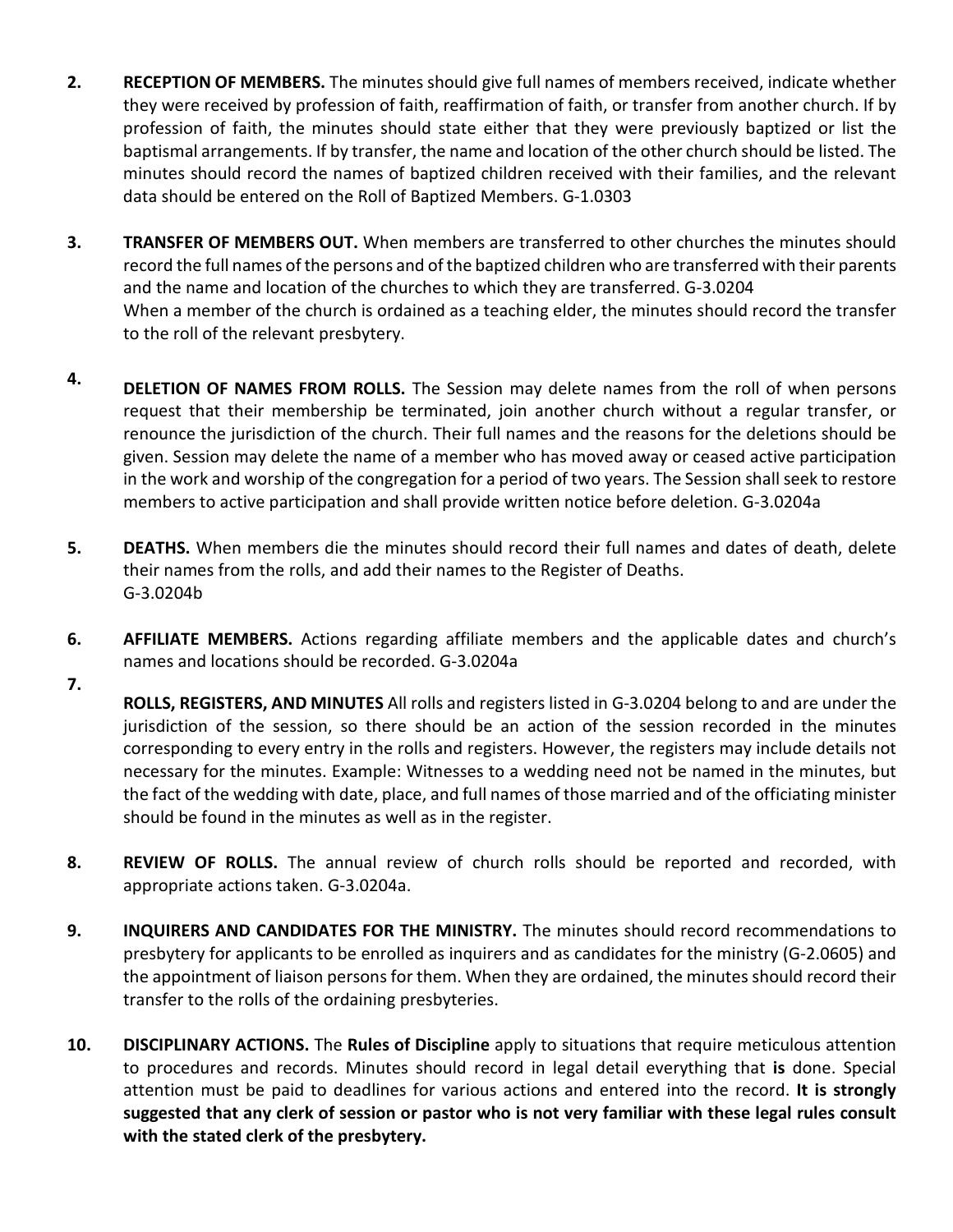#### *D. FINANCIAL AFFAIRS*

- **1. TREASURER.** The minutes should record the annual election of the church treasurer. G-3.0205
- **2. BUDGET AND SPECIAL OFFERINGS.** The minutes should record the establishment of the church budget and the approval of special offerings. G-3.0205
- **3. COMPENSATION REVIEW.** The minutes should record the annual review of the adequacy of compensation for all staff, including pastors and all employees, and the report on the review of the pastor's compensation should be given to the congregation. G-2.0804
- **4. REPORTS FROM ALL ORGANIZATIONS.** The minutes should record annual or more frequent reports from those in charge of the various funds in the church. G-10.0401. (Note: Financial reports are received but never approved or adopted unless they have been audited.)
- **5. AUDIT.** The minutes should record approval of the annual audit of all books and records relating to finances. G-3.0113

### *E. PRESBYTERY RELATIONS*

- **1. COMMISSIONERS.** The minutes should record the election of commissioners to presbytery and the hearing of their reports. G-3.0202a
- **2. INSTRUCTIONS FROM ABOVE.** The minutes should record the observance of instructions of higher governing bodies. G-3.0102, G3.0108
- **3. TRIENNIAL VISITS.** The minutes should record the triennial visit from the Presbytery's Committee on Ministry.
- **4. ANNUAL STATISTICAL REPORT.** The minutes should record the approval of the report by the Session; the sending of the annual statistical report and other information to the Office of the General Assembly and stated clerk of the presbytery. A copy of the report should be included in its minutes as well as notation that a summary was presented to the congregation.
- **5. NOMINATIONS TO THE PRESBYTERY.** The minutes should record the nomination to presbytery of any elders who may be considered for election to synod or General Assembly. G-3.0202

### *F. ELDERS AND DEACONS, SESSION AND DIACONATE*

- **1. CHURCH OFFICER NOMINATING COMMITTEE.** The minutes should record the appointment of at least 2 members of church officer nominating committees, one of whom shall be moderator. G-2.0401, G-3.0111
- **2. NEW OFFICERS.** The minutes should record the instruction, examination, ordination and installation of elders and deacons. G-2.0402
- **3. RELEASE FROM OFFICE.** The minutes should record the release from the exercise of ordained office of all whom the session releases. G-2.0406
- **4. COMPOSITION OF SESSION.** The minutes should record annually a statement of the composition of the session with regard to racial ethnic members, women, men, age groups, and persons with disabilities, stating how this corresponds to the composition of the congregation. G-3.0103, 3.0201
- **5. REVIEW OF DIACONATE'S RECORDS.** The minutes should record at least an annual review of records of the board of deacons. G-2.0202
- **6. JOINT MEETINGS.** The minutes should record at least an annual joint meeting of session and diaconate. G-3.0204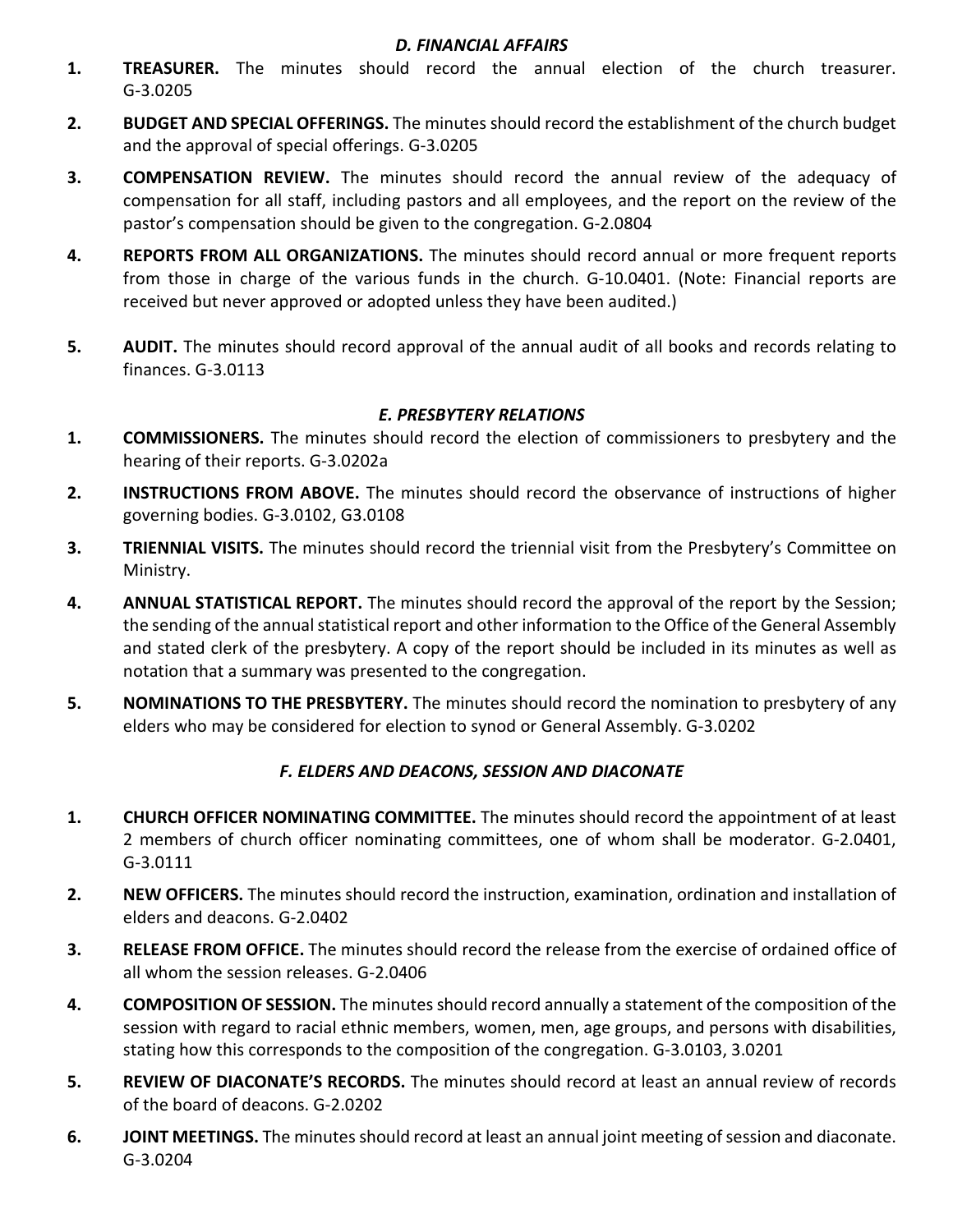# *G. CLOSING SECTION OF THE MINUTES*

- **1. NEXT MEETING.** The minutes should end with a notice of the date, time, and place of the next meeting.
- **2. PRAYER.** The minutes should record the time of adjournment with prayer.
- **3.** ATTESTATION. The minutes should be signed by the clerk. It is not necessary for the moderator to sign them.

The **Form of Government** (G) in the *Book of Order* lists the rolls and registers that must be kept along with the required details for each. Approved Presbyterian roll and register books may be purchased from Cokesbury Bookstores. Computers and index cards may be useful in compiling and arranging the records and in gaining quick access to them, but the official records are to be recorded on or printed out on paper and kept in books.

All changes to the rolls and registers are made by session action, so the session minutes as well as the rolls and registers should list by name and category the changes that are made, including details needed to identify persons. When a presbytery reviews the rolls, it compares roll entries to the minutes.

### *A. ROLLS*

The **Form of Government** requires sessions to keep 3 rolls. They are kept and preserved forever. See section IV, above, on Ownership and Preservation of Session Records.

When names are removed or deleted, the names are not physically removed from the rolls, but notes with the dates of session action are added in the remarks column to indicate the removal or deletion. In addition, a single thin line may be drawn through a name to indicate its removal, provided the line does not make the name illegible.

**1. BAPTIZED MEMBERS ROLL** (G-1.0401). This roll shall list the names of those persons baptized in the particular church who have not been confirmed and children of active members or of ministers of the Word and Sacrament related to the particular church, when such children have been baptized elsewhere. Indicate if one of the parents is a step-parent.

They remain on this roll until (a) they are transferred to the Active Members Roll upon their confirmation, (b) they are transferred to the session to another church with their families, (c) they join another church, or (d) they die.

For infant baptisms, include full name, parents' full names, date of birth of those being baptized, and the names of any persons other than the parents who present the children for baptism. G-3.0204b

**2. ACTIVE MEMBERS ROLL** (G-1.0402) This roll includes all who have been placed on it by session action who have not yet been removed by death or further session action. The roll should indicate whether they were received by profession of faith, transfer from another church (which should be named), reaffirmation of faith, or restoration from the Roll of Inactive Members. It should also note their baptism if they were baptized upon their profession of faith.

(The clerk should note or see that an assigned person notes, but not on the roll proper, the dates when active members become non-resident or their addresses become unknown. Such notes enable specified procedures to be followed before deleting their names (G-3.0204a)

**3. AFFILIATE MEMBERS ROLL** (G-1.0403) This roll includes all who have been placed on it by session action who have not been removed by death, further session action, or expiration of the 2-year term of membership. The roll should give their full names, the name and location of the church where their permanent membership is, and the date of the session meeting when they are enrolled as affiliate members.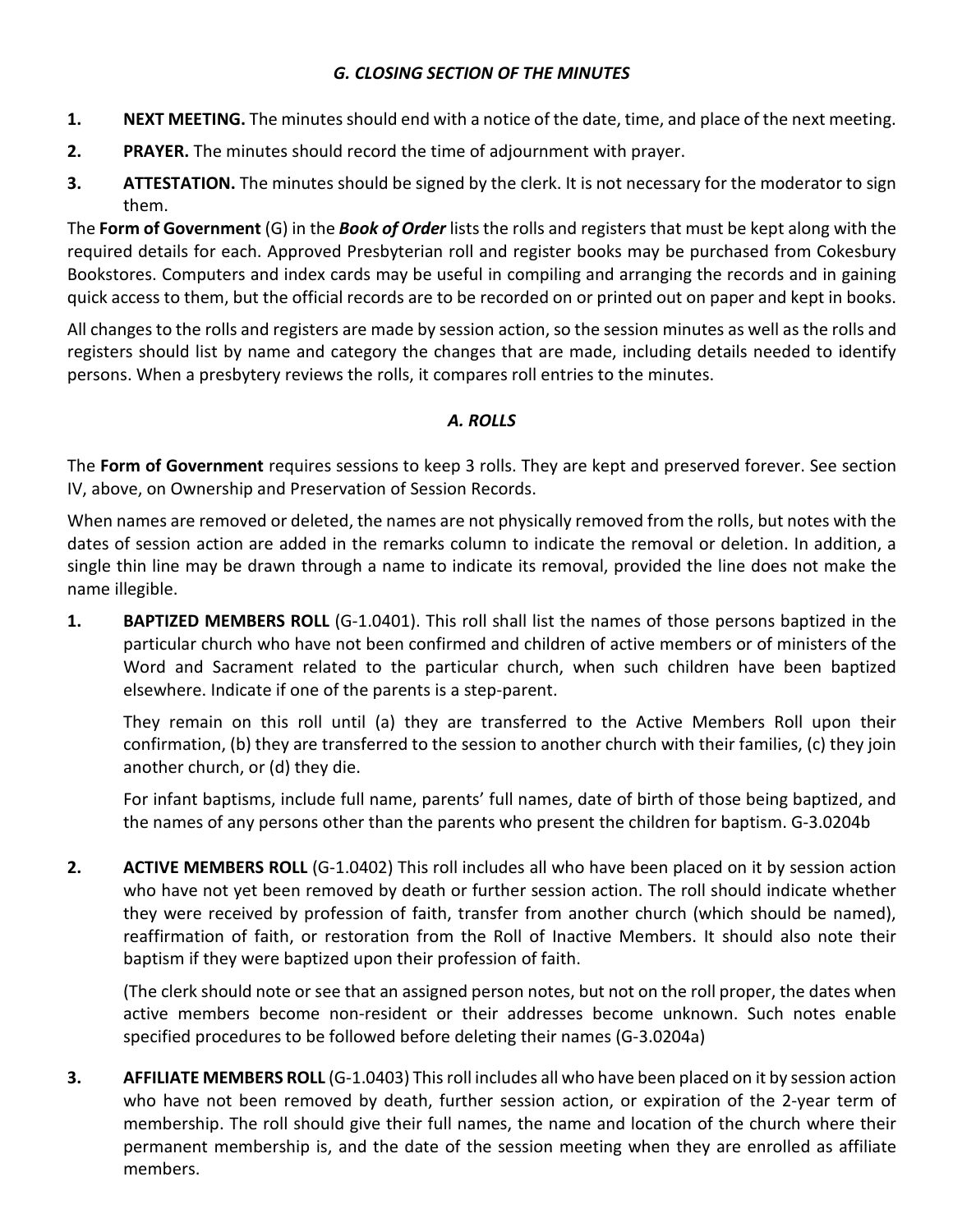#### *B. REGISTERS*

The **Form of Government** requires sessions to keep the following registers: (G.3.0204b)

- **1. BAPTISMS** (a) Adult baptisms: Keep in the Roll of Baptized Members (b) Infant/child baptisms: Include name, parents' names, and date of birth of those being baptized.
- **2. RULING ELDERS** Include the name of the church in which each was ordained, the date of ordination, terms of active service, and the record of removals.
- **3. DEACONS** Include the name of the church in which each was ordained, the date of ordination, terms of active service, and the record of removals.
- **4. PASTORS, CO-PASTORS, ASSOCIATE PASTORS, TEMPORARY PASTORS, INTERIM PASTORS, DESIGNATED PASTORS AND PARISH ASSOCIATES** Include names, titles as just listed, and dates of service.
- **5. OTHER REGISTERS** May include marriages and others as designated by the Session.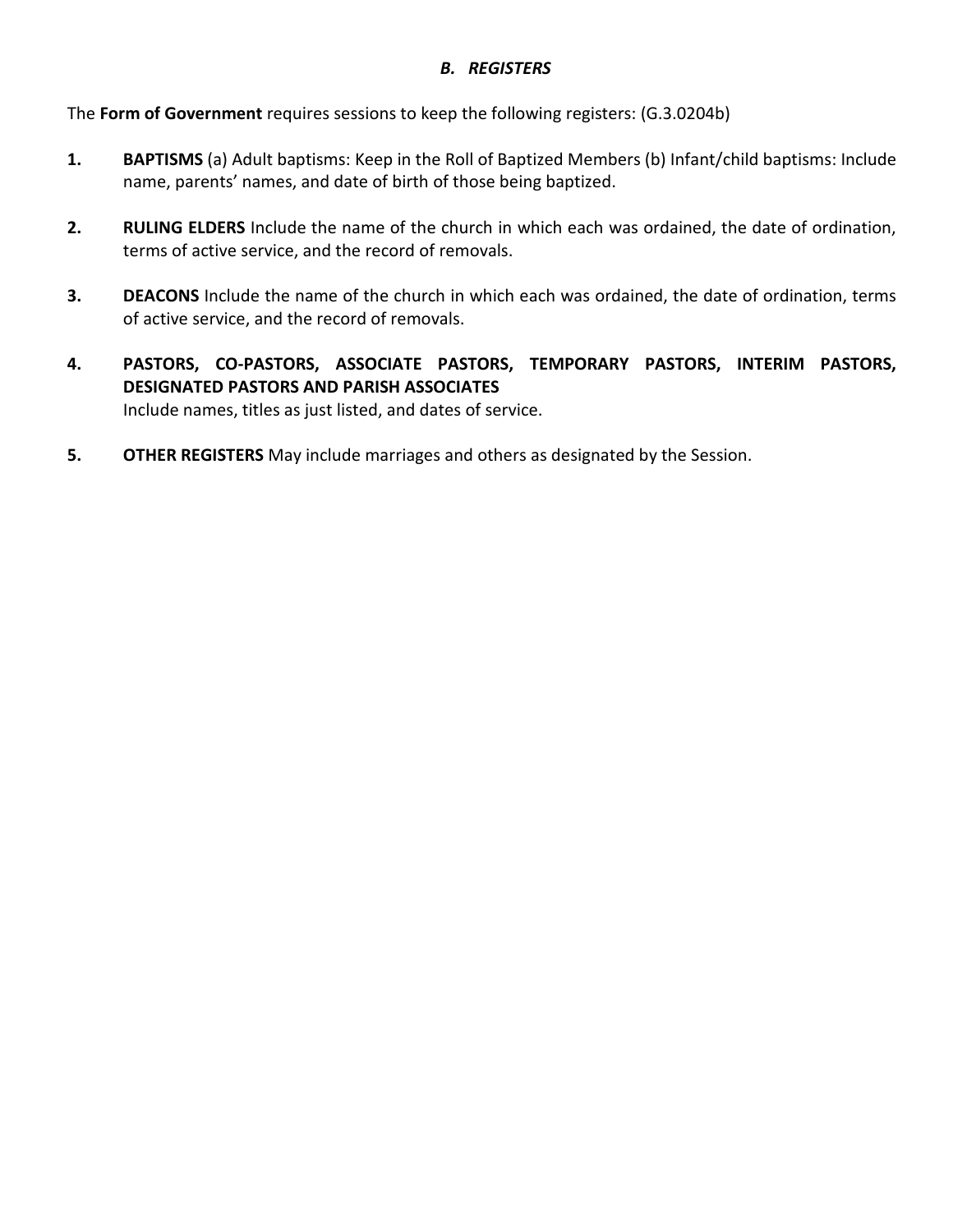#### **SAMPLE OUTLINE OF SESSION MINUTES**

A quorum being present, Moderator John Smith convened a stated meeting of the session of First Presbyterian Church of Podunk at 7:30 PM on February 12, 2019, in the conference room.

*(OR)* 

*A quorum being present and due notice having been given, the session of First Presbyterian Church of Podunk met at 7:30 pm on February 12, 2019, in the conference room for the following purposes listed in the call: (List them.)*

The enrollment was as follows:

Members present: Jane Adams, John Brown, Jr., John Smith, etc.

Members excused: Beverly Cole, Aubrey Turner, etc.

Members absent: James McKay

Others present: Parish Associate George Tubbs, DCE Jane Polk

The moderator opened the meeting with prayer.

*(If a called meeting, proceed with minutes for the business listed in the call.)* 

(If a called or adjourned meeting, enter minutes for all business transacted, which would include some or all of the following.)

Approval of the minutes

Approval of congregation minutes

Approval of the docket

Pastor/Moderator's report: Baptisms, weddings, etc.

Clerk's report: Communications, Report on presbytery's review of minutes, etc.

Various committee reports

Unfinished business

New business

Motion to adjourn

Announcement of next meeting

Closing prayer

Respectfully submitted,

Guy Bradford, Clerk of Session

\_\_\_\_\_\_\_\_\_\_\_\_\_\_\_\_\_\_\_\_\_\_\_\_\_\_\_\_\_\_\_\_\_\_\_

(The next sentence is not part of these minutes but is added following the clerk's signature.) These minutes were approved (or were approved as amended) on (date).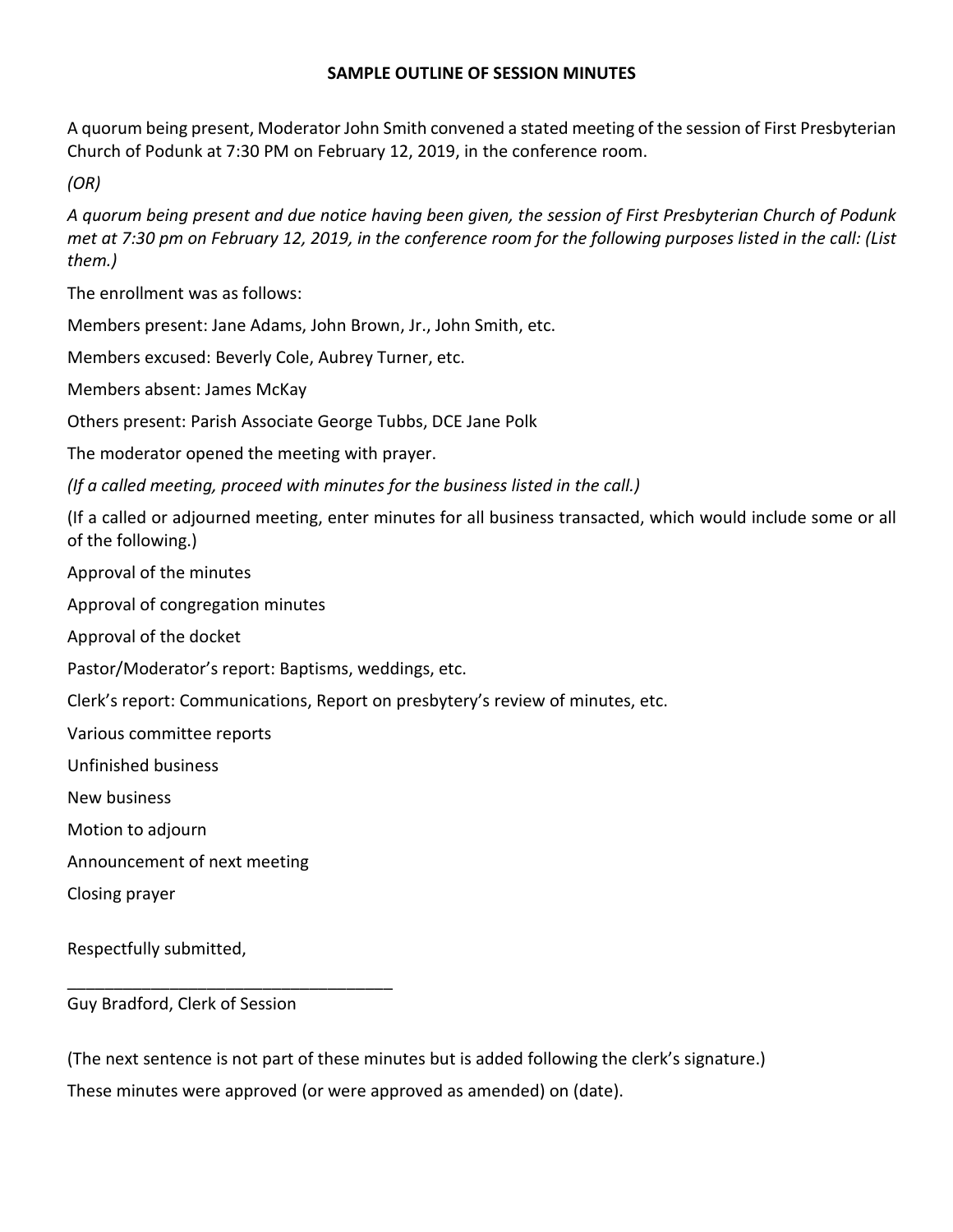#### **SAMPLE OUTLINE OF CONGREGATIONAL MINUTES**

A quorum being present and due notice having been given, the congregation of First Presbyterian Church of Podunk met at 12:10 pm following the worship service on February 12, 2019, in the sanctuary at the call of the session for the following purposes listed in the call: (List them.)

Pastor John Smith presided and opened the meeting with prayer.

Secretary Joan Weaver, Clerk of Session, read the call.

(Enter the minutes related to the business in the call.)

Reading and approval of minutes

The business stated in the call having been completed, a motion to adjourn was adopted.

The meeting was closed with prayer by Elder Harry Martin.

ATTEST: \_\_\_\_\_\_\_\_\_\_\_\_\_\_\_\_\_\_\_\_\_\_\_\_\_\_\_ \_\_\_\_\_\_\_\_\_\_\_\_\_\_\_\_\_\_\_\_\_\_\_\_\_\_\_\_\_\_\_\_\_

Moderator Secretary Secretary